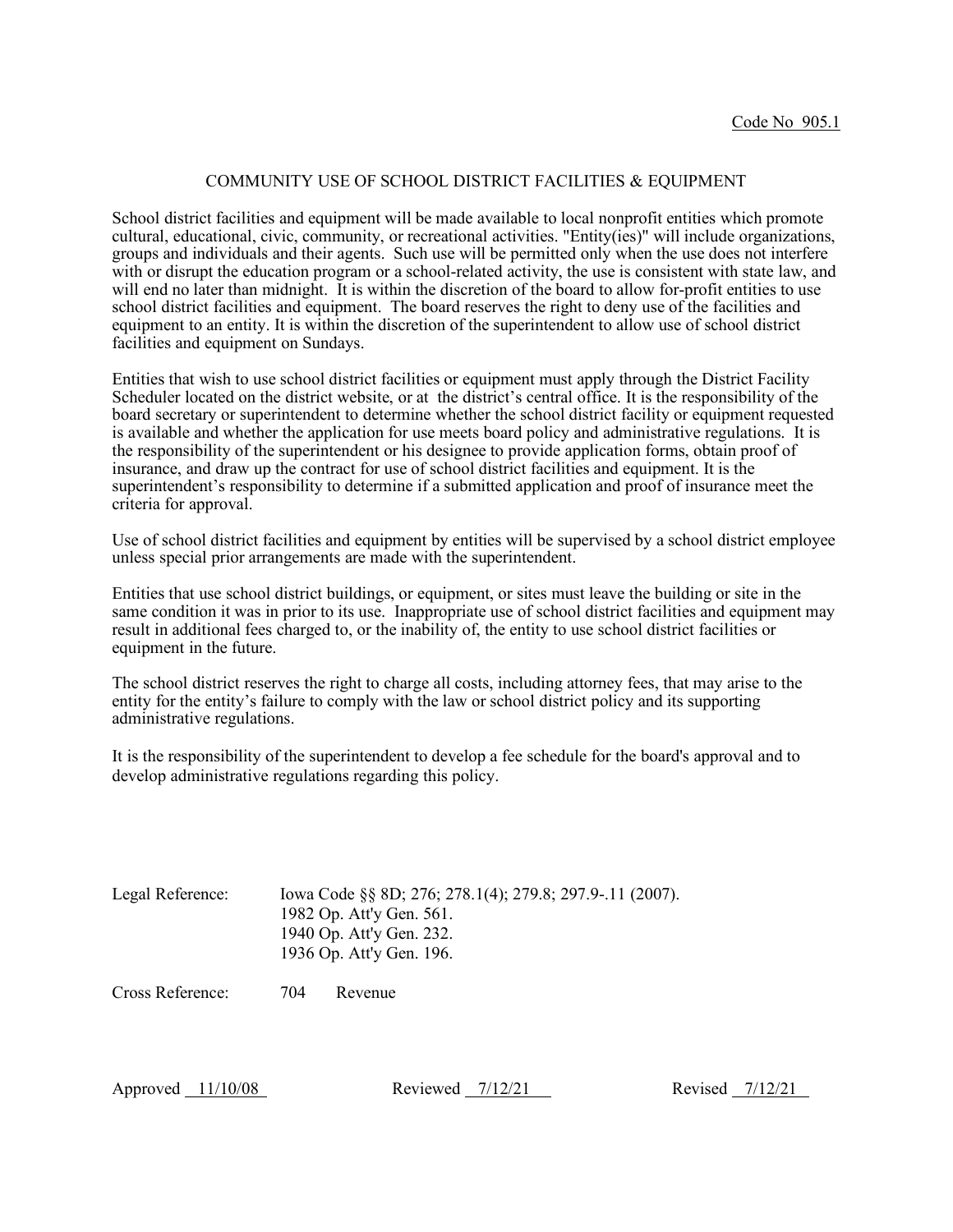# COMMUNITY USE OF SCHOOL DISTRICT FACILITIES & EQUIPMENT REGULATION

## Facility Request Process

- 1. Organizations interested in using school facilities should make such requests through the District Facility Scheduler located on our District Website. The District will determine the availability and appropriate usage of the facilities. Completion of a Facility Request Form is required. A Facility Request Form must be submitted a minimum of 30 working days prior to the reservation.
- 2. Upon receipt of a request, the District will determine an organization's classification based on the Fee Schedule.
- 3. The extent of District staff (facility coordinators, building supervisors, custodians, technicians, and food service, etc.) needed by groups reserving school facilities will be determined by the District.
- 4. Permission granted for facility usage will be returned electronically by the District in form of a contract by the District Facility Scheduler.
	- a. It is the responsibility of the representative to read the facility use guidelines and be aware of all guidelines for usage, as well as any specific guidelines set forth.
	- b. Each entity shall provide proof of liability insurance for a minimum of one million dollars combined/two million dollars aggregate (\$1,000,000 combined/\$2,000,000 aggregate) for bodily injury and property damage. Such insurance shall include the Roland-Story Community School District as an additional named insured in the policy carried by the entity as described above.
	- c. The District reserves the right to cancel or postpone any activity due to conflict, disregard of policies, or other uncontrollable circumstances, including Class A activities. If approval has been given to a group to use facilities and it is later determined that the facilities will not be available, notice of cancellation or change of venue shall be given to the applicant as soon as possible with reasons for the cancellation or change of venue. The designated building supervisors (facility coordinators, building supervisors, custodians, technicians, and food service, etc.) on duty have the right to terminate any activity at any time due to violations of Board policies and rules, or federal, state or municipal laws, or if the activity is deemed to be hazardous to people, buildings, or equipment.

## Facility Use Guidelines

- 1. The group representative must be an adult and present during the time the facilities are being used.
- 2. The group's representative will be responsible for the following of all regulations for facility usage.
	- a. The group representative will be the first inside the facility and the last to leave; making sure the facility is left in the same condition as it was before entering.
	- b. The facility must be used only for the purpose that it was originally intended as set forth on the facility request form.
	- c. The group representative is responsible for communicating to the group members and for ensuring that group members understand and follow those guidelines and communications.
	- d. The group representative is responsible for reporting any personal injuries received by any group member while using district facilities. The group representative should contact the Building Office. If this happens on a Saturday or Sunday, then the representative must call first thing Monday morning.
	- e. The group representative is responsible for reporting any damage or theft to the building or equipment following the same guidelines. District personnel on duty should also be notified.
	- f. If a supervisor is on duty, the group representative should make himself or herself known to that person. If no supervisor is on duty, then you should make yourself known to the custodian on duty. The group representative is responsible for seeing that all debris is picked up from the area and that all is returned to the way it was prior to use.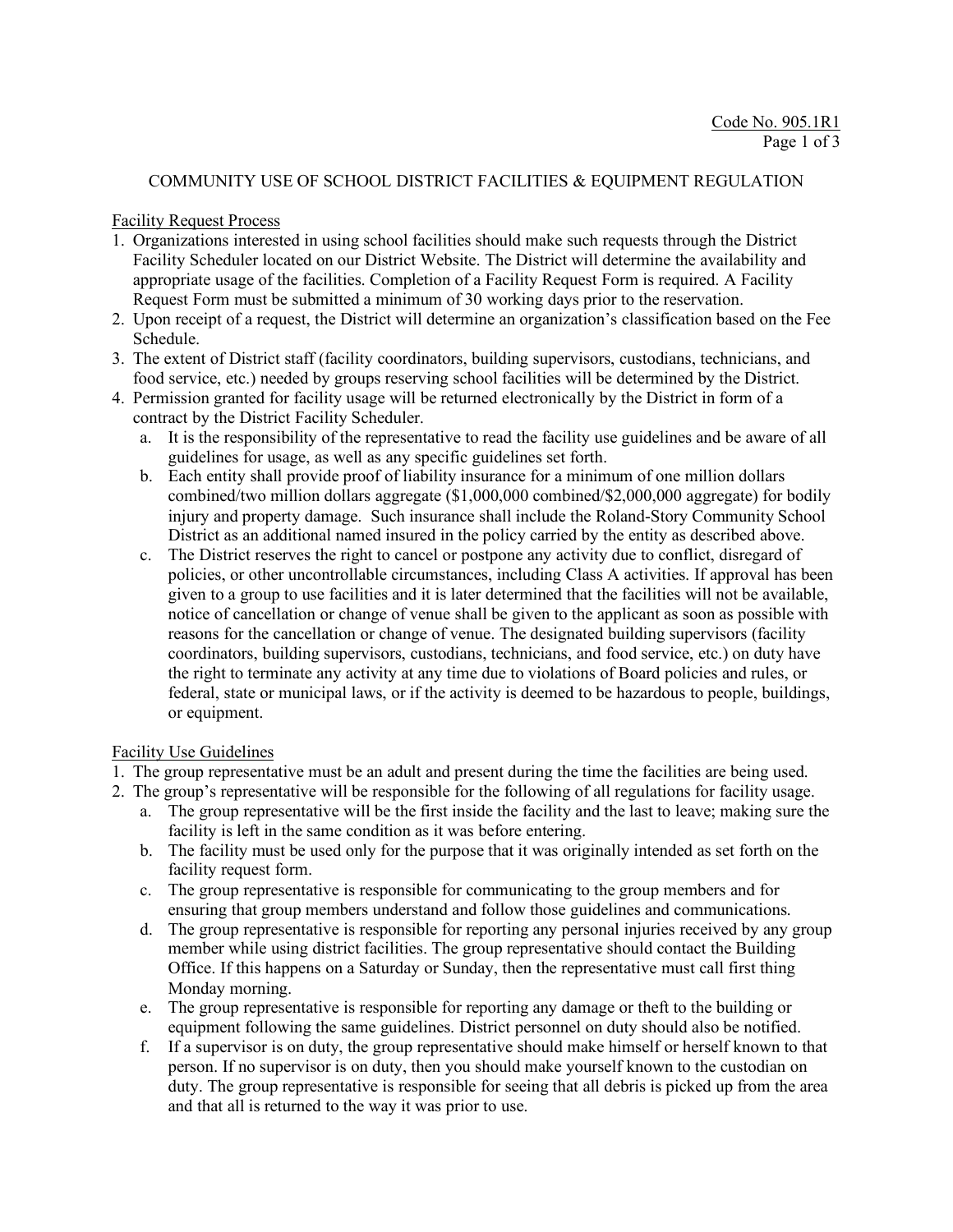- 3. The group representative should make a preliminary-use check of the facility prior to their use. If anything that will be used is damaged, contact the custodian/supervisor on duty.
- 4. All equipment used or moved must be returned to the proper place in original condition.
	- a. The group representative is responsible for knowing fire and tornado procedures for directing the group in the event of an emergency.
- 5. The renter assumes financial responsibility individually on behalf of the organization being represented for any part of the school or contents made available therein that may be damaged or stolen during the hours the building was in use by the organization.
- 6. The renter shall be liable for any and all loss, damage or injury sustained by any person resulting from negligence of the renter. The renter shall indemnify and hold harmless the school district from any and all loss, damage or injury.
- 7. The following specific regulations are to be maintained:
	- a. Food and beverages are permitted in designated areas only. Not allowed in Gyms or Auditorium.
	- b. The use of alcoholic beverages or illegal drugs in any form shall be prohibited from all school grounds.
	- c. All school buildings, grounds, and vehicles of the district are tobacco/nicotine-free. Persons failing to abide will be asked to leave the school premises. It is the responsibility of the renter to enforce this policy during usage.
- 8. Specific Room Regulations shall be as follows:
	- a. Auditorium- Groups requesting use of an auditorium will need to list in detail their equipment requests for auditorium use. Any required audio/visual technicians will be at the user's expense. The maximum number of people permitted in any school facility shall be restricted to the seating capacity indicated appropriate by the Fire Marshal. Absolutely no food/beverages allowed in the auditorium, without prior approval. Food/beverages will be allowed in the commons area.
	- b. Kitchens- Use of kitchens will be a building determination. Complete listing of kitchen needs must be provided prior to approval. Additional costs may be included, dependent upon needs.
	- c. Classrooms- Activities will be scheduled to appropriate classrooms. Teachers will be notified prior to community use to ensure storage of materials. Users will be expected to respect the teachers' and students' equipment, supplies, and materials. Users also will be expected to leave the classroom in the same condition as they found it.
	- d. IMC'S- Media Centers may be used for approved programs, meetings, and quiet study. Materials are not to be used or removed from the media centers. A media center supervisor may be assigned at the expense of the requester.
	- e. Gymnasiums- These rooms will be reserved for purposes and activities appropriate to the facility. The following guidelines are to be observed for gym use:
		- i. Gym shoes are required for participants in all sports and games
		- ii. Food and beverages are permitted in designated areas only.
		- iii. No dance enhancing products are to be used on gym floors
		- iv. No slam-dunking
		- v. No bouncing balls in halls or off ceilings
		- vi. No leaning into volleyball nets
		- vii. No wearing shoes that mark any floor, such as rollerblades, shoes with wheels, or cleats
		- viii. No climbing or playing on bleachers (Custodians will take care of moving the bleachers in and out.)
		- ix. No propping open doors (fire code)
		- x. No use of tape on the floor unless prior approval is received from building principal.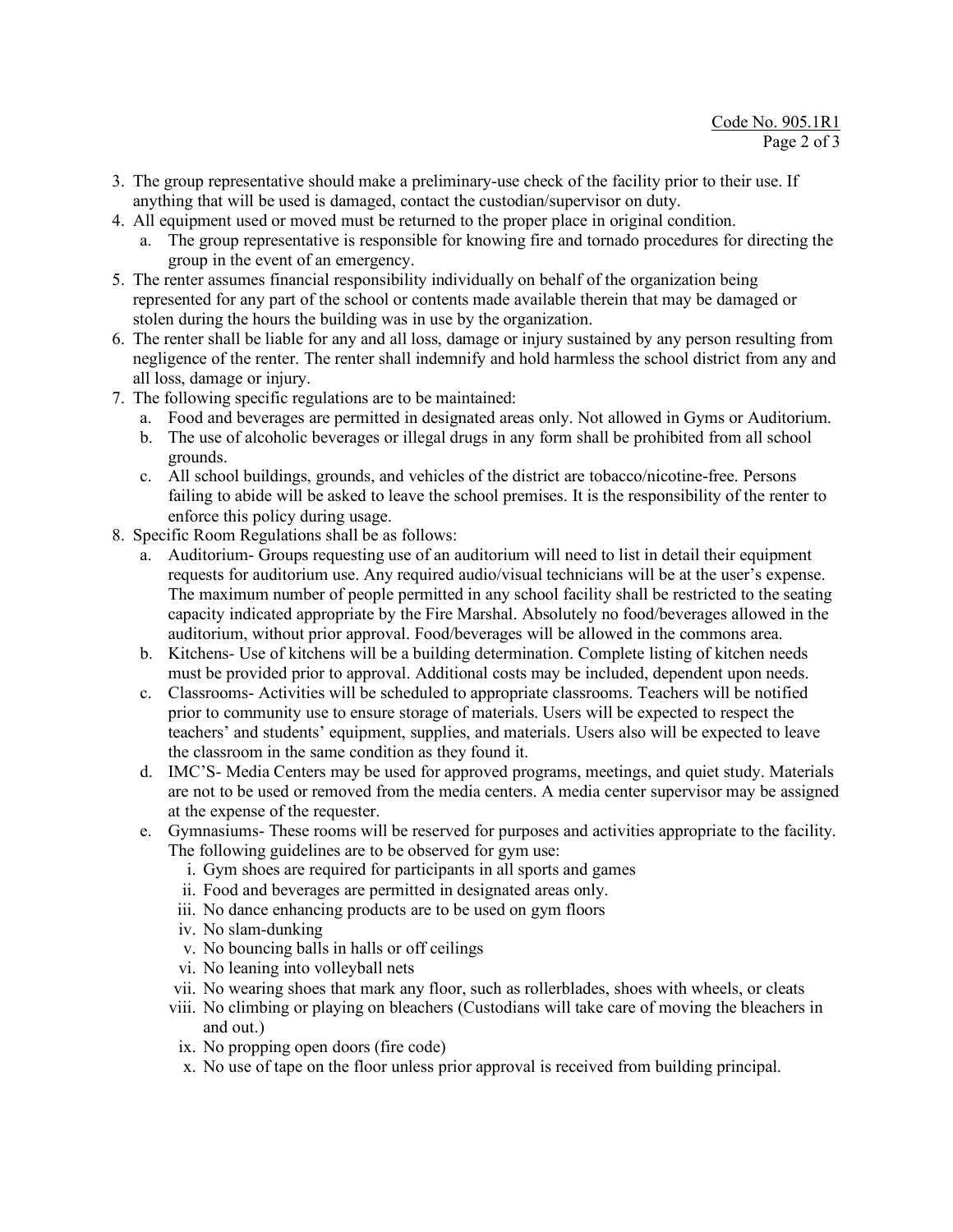- xi. No pushing/pulling of tables, chairs, or other equipment across gym floors
- xii. The facility must be returned to its original condition after use. (Do not push in/pull out bleachers)
- xiii. Group Representative is responsible for following the Gym Usage Guidelines.
- 9. The primary purpose of equipment in a school is the education of students by District staff; however, the use of school equipment may be allowed. All requests are to be completed on the District Facility Scheduler.
	- a. Upon receiving specific request, the District will clear the availability and use through the local school building. A fee may be charged, dependent upon request.
	- b. The requester will be responsible for the supervision and operation of requested equipment. Any loss or damage to the equipment shall be the full obligation of the borrower.
- 10. Children are not allowed to roam or play in halls. They are to be supervised by adults in all places and at all times.
- 11. If special arrangements need to be made concerning keys the building office will notify the group representative as to where to pick them up and when. The group representative will be responsible for them and will be required to sign them in and out.
- 12. Emergency Procedures
	- a. Weather related closings/cancellations
		- i. If school is cancelled for the day, dismissed early, or all PM activities are cancelled, all rentals/usage for that day are cancelled.
		- ii. If the weather takes a turn for the worst after school dismisses or on a Saturday or Sunday, the District may cancel all late afternoon, evening, or weekend activities.
	- b. Fire Alarm/Tornado Siren will be adhered to when sounded. During a fire alarm all participants in the building are REQUIRED to leave the building until the fire department, custodian, or building supervisor gives the all clear. Even if known that it is false alarm, participants must leave the building. If tornado sirens go off, then participants must take shelter in appropriate locations, marked on map of the school, which is located in each usage area. Failure to adhere to these guidelines may cause inability for future usage.
- 13. Groups of similar nature (ex. Basketball teams) usage limits of facilities may be established.
- 14. Any request can be denied by District administration.
- 15. Notification of Change/Cancellation- All groups who do not show for their scheduled time and who do not notify the District of cancellation prior to their scheduled use shall be charged all costs of original contracted usage, including usage and personnel.

## Additional Gym Usage Guidelines

- 1. Gym space can only be reserved 2 MONTHS in advance and only after all school teams and school related activities have been scheduled.
- 2. In-season activities get the first preference.
- 3. All youth organizations using the gym must have proof of insurance prior to usage.
- 4. Gym Equipment will not be provided without special permission from the building principals and additional fees.
- 5. Some activities MAY require custodial services, and a fee will be charged in those cases.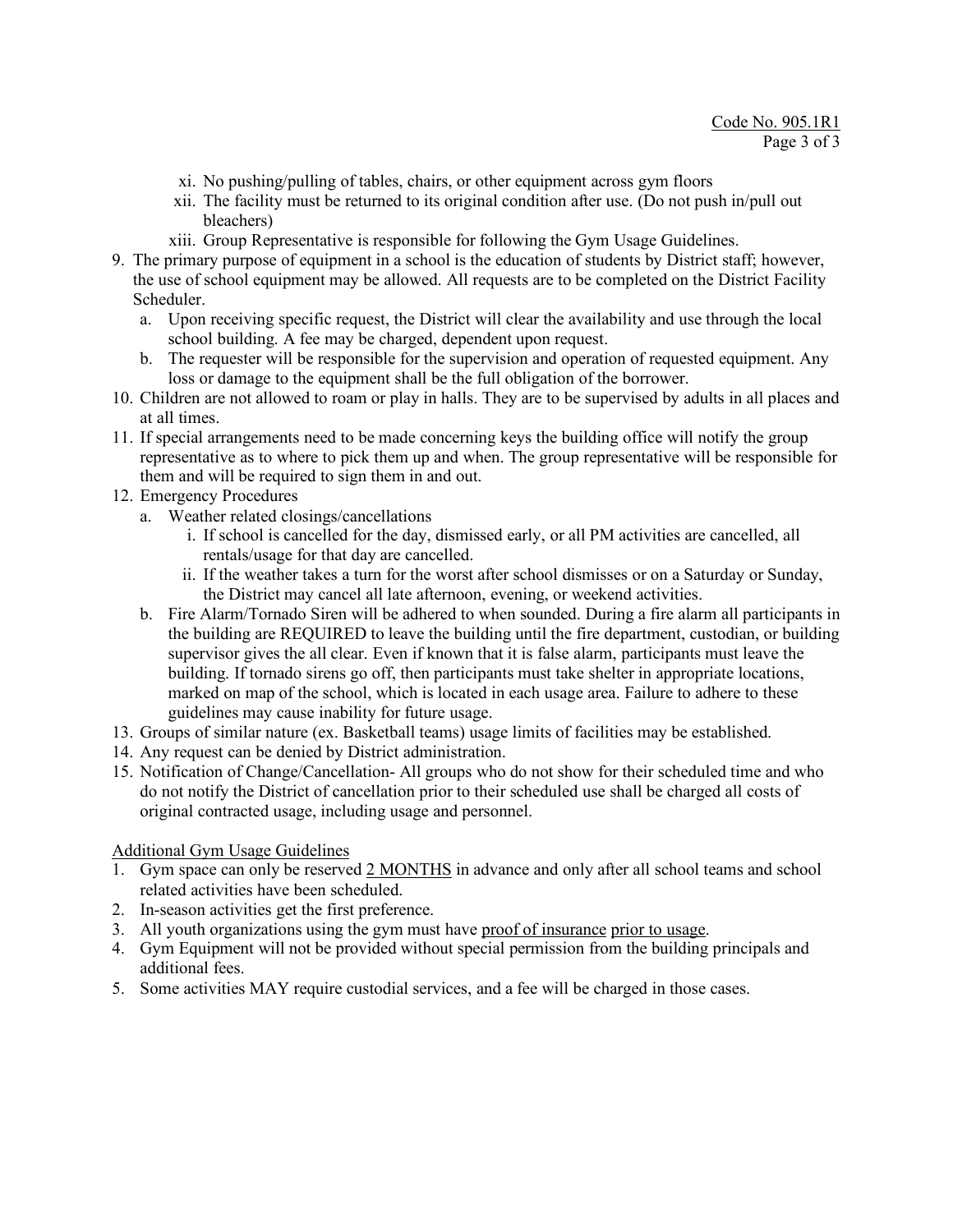## COMMUNITY USE OF SCHOOL DISTRICT BUILDINGS & SITES & EQUIPMENT FEES SCHEDULE

#### **Class A (Activity Scheduler): School / Community Class**

- I. School or District Affiliated Groups/Activities
- School clubs, activities, athletics, boosters, PTO's, classroom activities.
- II. Roland-Story Youth Groups/Leagues No charge if:
	- Participants are Roland-Story School District youth.
	- On school days when custodial staff is present or when building employees are involved to open/close facilities.
	- Group is responsible for trash, field maintenance, and supervision or custodial fees as needed.
	- Per request, are able to report financial information to board and/or district officials.
- III. Board approved community/district education activities, groups, and organizations.
- IV. Community social, civic, or service organizations sponsoring moneymaking activities with ALL proceeds directly benefiting the schools.
- V. Request for National, State and Local elections.

- I. In district and/or non-profit organizations, residents or businesses that serve the interests of Roland-Story Communities.
	- One-hour minimum charge and fee can be waived at school discretion.

## **Class C (External Clients): Out of District / For profit Clients**

- I. Out-of-district organizations. Private interest/sector groups, for profit organizations, highereducation institutions, and social groups.
	- One-hour minimum charge and fee can be waived at school discretion.

## **Fees (hourly)**

|                       | Class A | Class B | Class C |
|-----------------------|---------|---------|---------|
| Auditorium            | NC      | \$20    | \$30    |
| Board Room            | NC      | \$15    | \$20    |
| Commons               | NC      | \$15    | \$20    |
| Classroom             | NC      | \$15    | \$20    |
| Library               | NC      | \$15    | \$20    |
| <b>Wrestling Room</b> | NC      | \$15    | \$20    |
| Gymnasium             | NC      | \$20    | \$30    |

## **Additional charges for personnel costs are as follows and applied as needed:**

- I. Building Supervisor: \$15.00/hour Needed when building is closed or large activity.
- II. Custodial Staff: Custodian overtime rate.
- III. Technology Use: Charge depends on request.
- IV. Technician: \$10/hour Needed to run sound/light board in auditorium
- \*\* Fees may be adjusted or waived based on activity.
- \*\* Custodian fees MAY be waived if they are also responsible for supervision.

### **Class B (Internal Clients): In District / Non-profit Clients**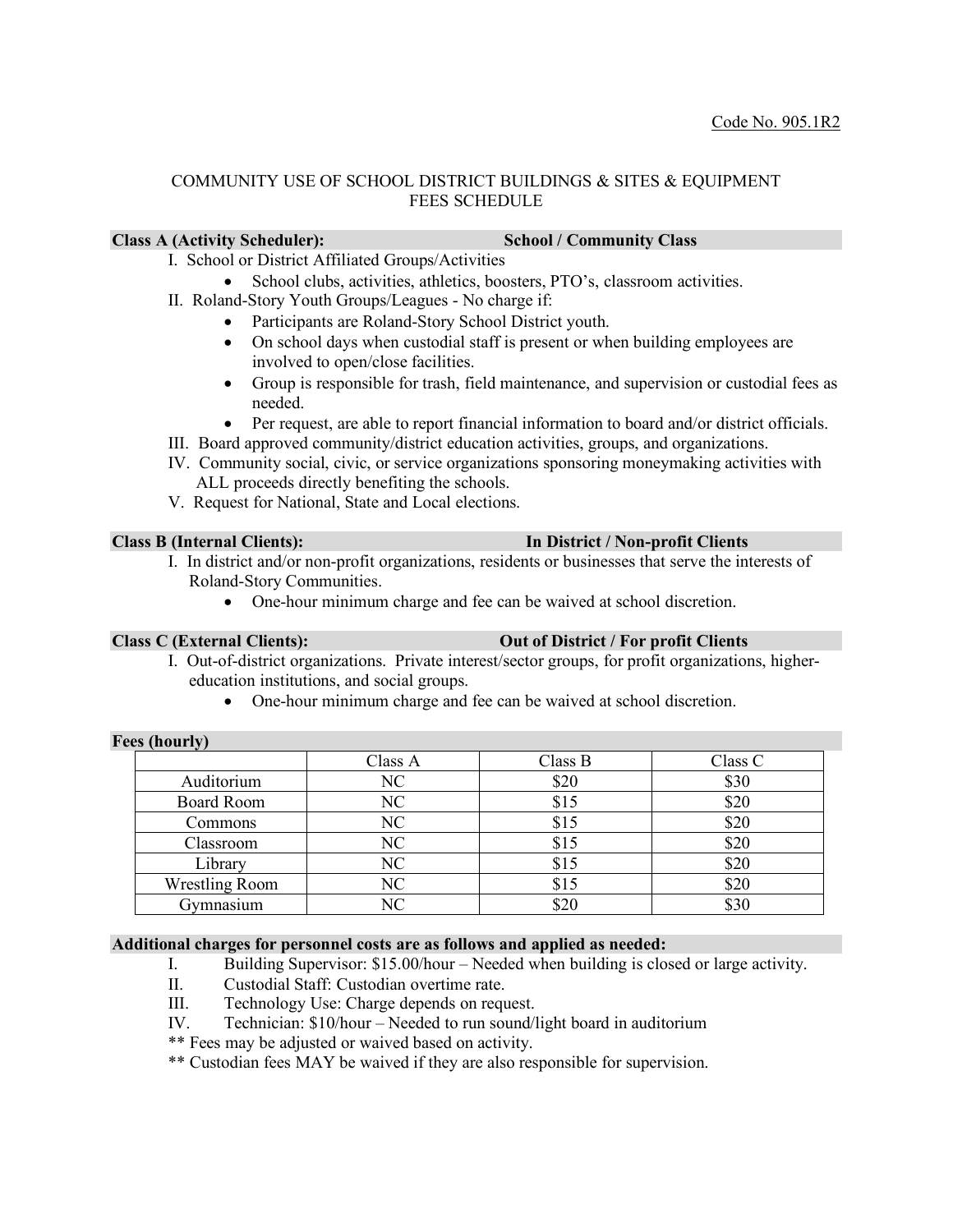# COMMUNITY USE OF SCHOOL DISTRICT FACILITIES & EQUIPMENT APPLICATION FORM

Please refer to Policy 905.1 to determine the proper use of school facilities and equipment. Each entity is responsible for complying with the law, board policy and the administrative regulations.

Each entity must provide an Indemnity and Liability Insurance Agreement, Policy 905.1E2, prior to the use of school district buildings, sites, or equipment.

The facility use/rental application form is available on the district website. This application can also be obtained at the district's central office located at 1009 Story St., Story City, IA.